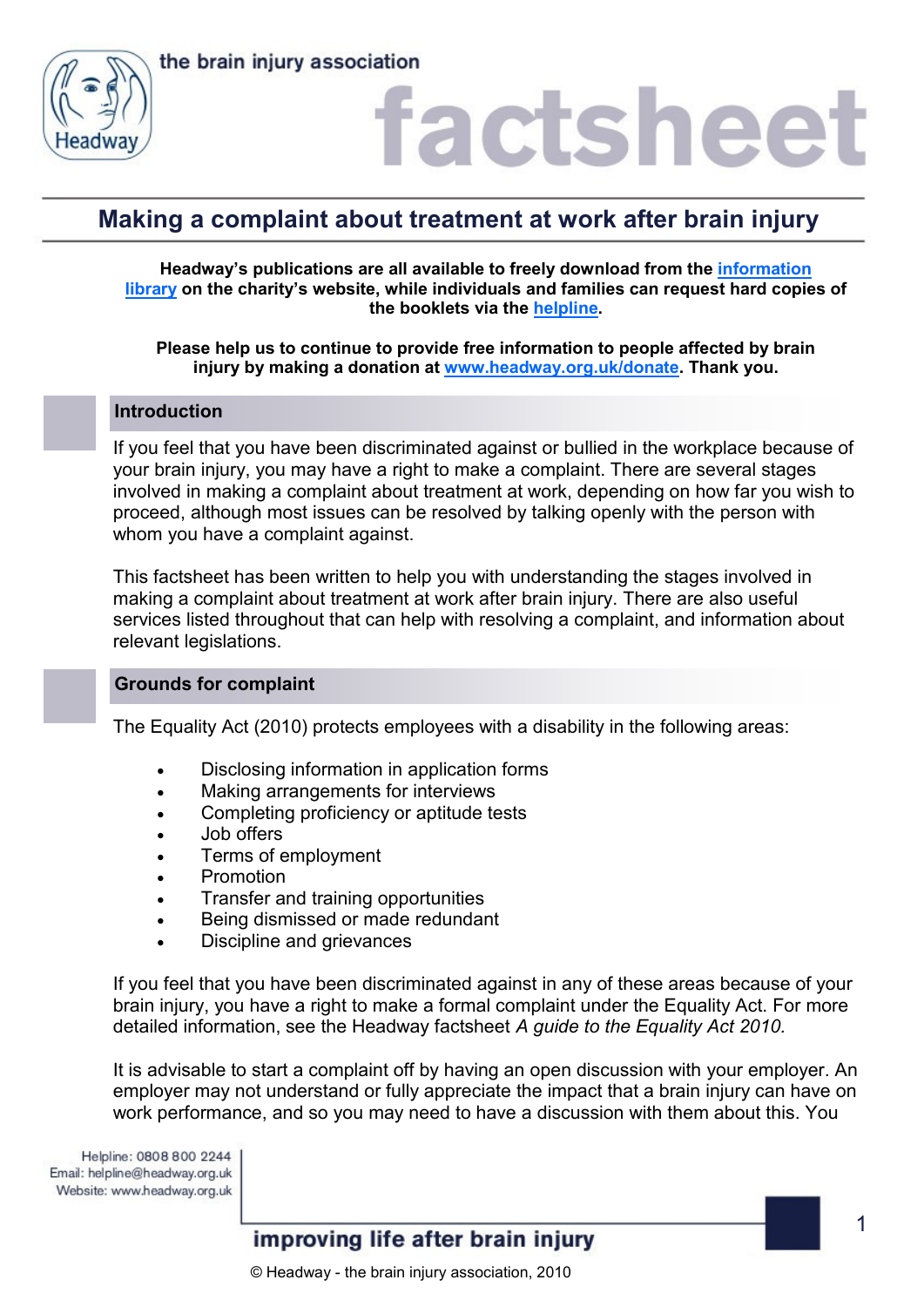



## factsheet

may also need to explain to them that you require adaptations in the workplace to help you with your role, and that they have a legal duty to provide this under the Equality Act. For more information on suggested adaptations, see the Headway factsheet *Adaptations to the workplace - a guide for employers.* 

It is important to be aware that an employer **can** legally dismiss you if you are unable to continue the job even with such adaptations having been made.

Remember, an employer may do something that, although you disagree with or dislike, does not in itself constitute grounds for complaint. On the other hand, an employer may do something that can be classified as 'indirect discrimination', where the discrimination is unintended but nevertheless abuses your legal rights under the Equality Act. If you are unsure about whether the employer's behaviour constitutes discrimination, you may find it useful to discuss your concerns with a friend or a colleague that works closely with you, or seek advice from the sources of support listed at the end of this factsheet.

#### **Stages of making a complaint**

#### **Local resolution**

If you are considering making a complaint you should start off by trying to talk directly to the person with whom you have a complaint. It is nearly always better to try this first, as employers do have a legal duty to accommodate for disabled employees' needs, and so they may likely try to resolve the dispute internally.

You might wish to start off by writing down details of the concerns that you have. Make sure to include dates and times of key events so that you have an accurate record of the nature of the complaint. This will be particularly useful if you do decide to take the complaint further later on.

You should try for a local resolution as early as possible, as you may be questioned about this later if you need to proceed further with the complaint. Your employer may already have a grievance procedure in place that you can follow to guide an internal complaints process; details of this will be available from an internal HR department or from a staff handbook.

#### **Early conciliation**

If you are unable to resolve the complaint through a local resolution, you should make contact with ACAS (Advisory, Conciliation and Arbitration Service) to discuss undertaking an early conciliation. ACAS will involve an independent conciliator, who will mediate between yourself and your employer to try and resolve the dispute. The service is free and can be accessed for up to a month (although this time can be extended if required).

Helpline: 0808 800 2244 Email: helpline@headway.org.uk Website: www.headway.org.uk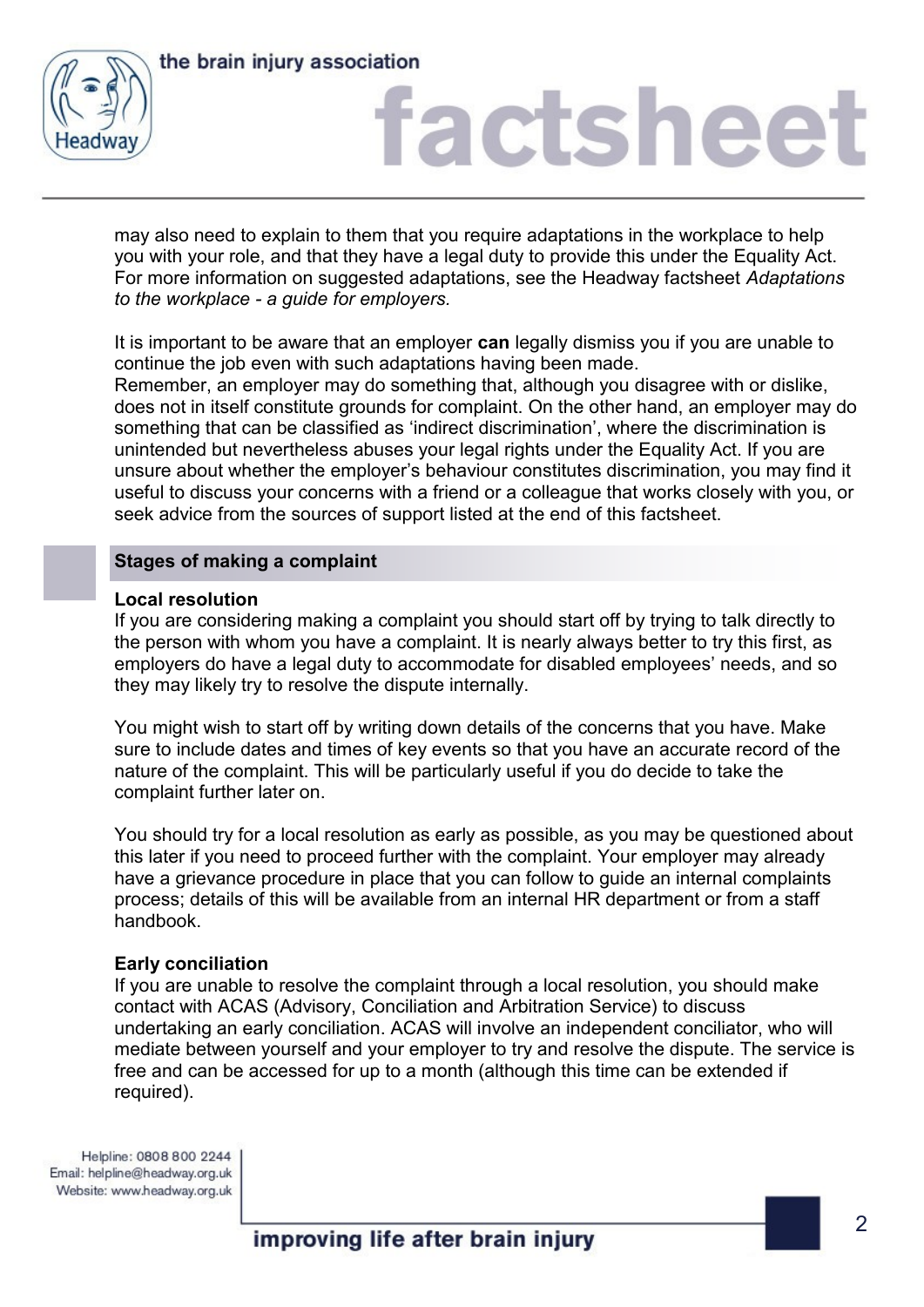



## factsheet

You can apply for conciliation by contacting the ACAS early conciliation line on 0300 123 11 22. Alternatively, you can fill out an application form, available from the ACAS website using the following link: [www.acas.org.uk/earlyconciliation.](http://www.acas.org.uk/index.aspx?articleid=4028)

ACAS has produced a document that explains the process of early conciliation in more detail. You can access this by clicking on the following link: [www.acas.org.uk/media/pdf/o/g/Conciliation-Explained-Acas.pdf.](http://www.acas.org.uk/media/pdf/o/g/Conciliation-Explained-Acas.pdf)

If a resolution cannot be reached through early conciliation, ACAS will provide a certificate that will be required for the next stage of making a complaint.

#### **Employment tribunal**

If you still feel that the dispute has not been resolved then you can take things to court through an employment tribunal. You generally cannot apply for an employment tribunal until you have discussed early conciliation with ACAS first (see previous section) although there are some exceptions to this rule; contact the ACAS helpline for more information on these exceptions. You will need the certificate that ACAS has provided at the early conciliation stage to initiate an employment tribunal.

There is a time limit of **three months** within which to raise a complaint at this level, although this time limit gets 'paused' during an early conciliation process.

Employment tribunals are legal procedures so you will need legal representation. You may therefore wish to seek legal advice prior to beginning an employment tribunal. Citizen's Advice or Citizen's Advice Scotland can provide free legal advice; details for these services, and other useful services that can help at this stage are listed at the end of this factsheet in *Sources of support*. Again, the ACAS helpline can offer information at this stage.

If you are in England, Scotland or Wales, you can apply for a tribunal online or by sending off a form. If you have difficulties with using a computer, you can alternatively use the 'talk-through' telephone service by calling 0300 123 1024. Further information is available from the following link: [www.gov.uk/employment-tribunals/when-you-can-claim.](https://www.gov.uk/employment-tribunals/when-you-can-claim)

If you are in Northern Ireland you will need to apply by contacting the Industrial Tribunal and Fair Employment Tribunal. Further information is available from the following link: [www.nidirect.gov.uk/articles/employment-related-tribunals.](https://www.nidirect.gov.uk/articles/employment-related-tribunals)

The tribunal will give the employer an opportunity to offer their input to the case; if the employer accepts this offer, the case can proceed to a hearing level. If the employer does not accept, you may not be required to go through a hearing.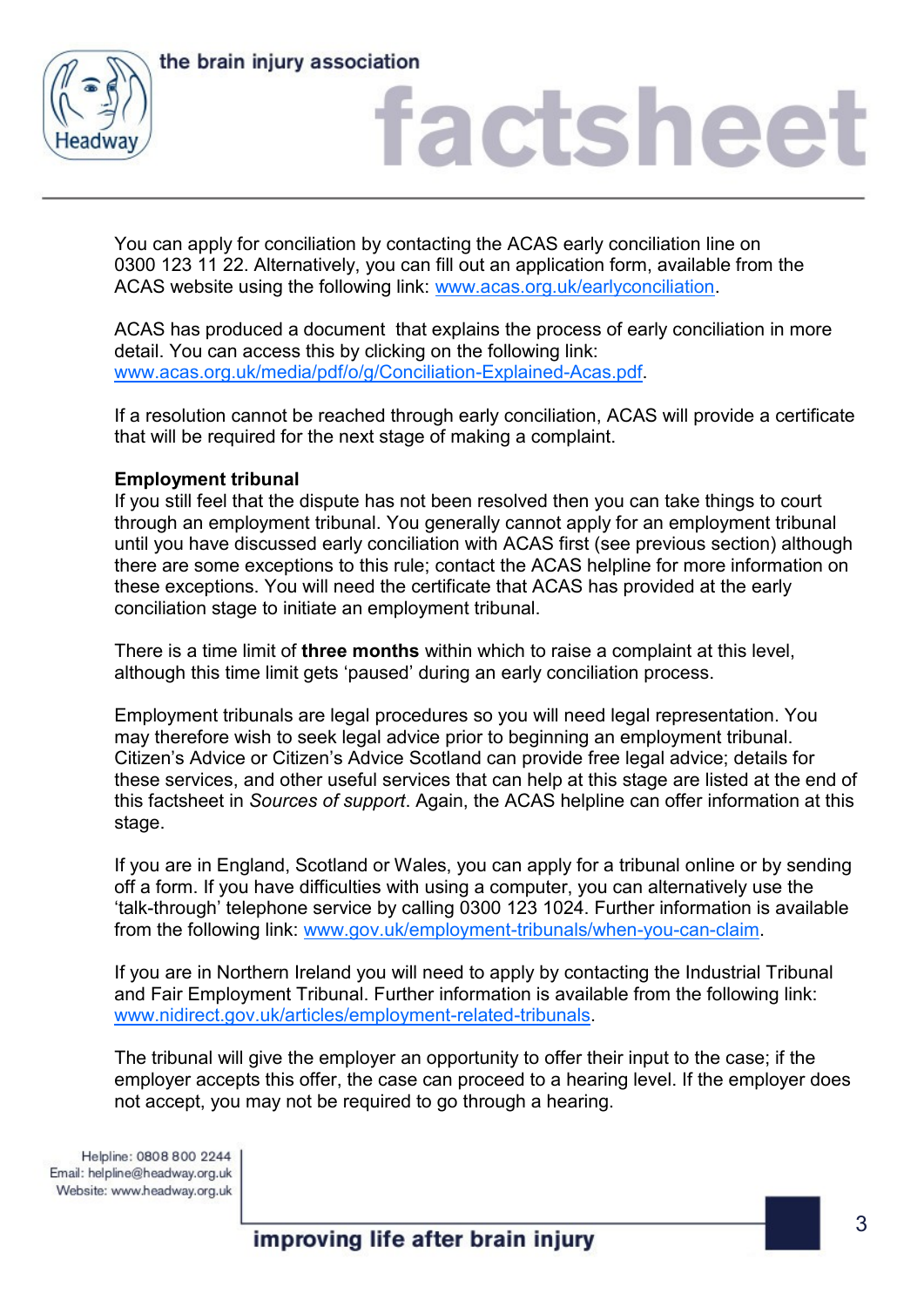



## factshee<sup>®</sup>

You are expected to bring evidence to a tribunal; this should include relevant documents such as dated letters or colleagues that can act as witnesses. Your employer will also be present at the hearing and they will provide their own evidence.

A decision may be reached at the end of the hearing or you might need to wait for a period of time for a decision to be reached; if this is the case you will receive a letter by post informing you of the hearing's outcome.

If the tribunal was successful, there are a number of possible outcomes, depending on the original complaint. For instance, you may be able to return to your job if you originally felt that you received an unfair dismissal, or you may be entitled to receive compensation.

You can apply for a reconsideration if the tribunal was unsuccessful. You must do this within **two weeks** of receiving the tribunal decision, and you must explain why you feel the decision should be reconsidered. If you think that a mistake has been made in the tribunal, you can contact the Employment Appeal Tribunal. For more information on this, visit [www.gov.uk/appeal-employment-appeal-tribunal/overview.](https://www.gov.uk/appeal-employment-appeal-tribunal/overview)

#### **Sources of support**

Various sources of support and helpful telephone numbers are listed throughout this factsheet; however there are other services that might also be able to support you through the process of making an employment related complaint. Information and contact details of these can be found below.

- The Advisory, Conciliation and Arbitration Service (ACAS) offers free, confidential and impartial advice on all employment related issues. There is also a wealth of information on the website, and there is also a helpline that can offer confidential advice. ACAS can pursue disputes on your behalf (see section on Early conciliation). More information is available at [www.acas.org.uk,](http://www.acas.org.uk) or you can contact the helpline on 0300 123 1100.
- If you are a trade union member, you can contact your union representative for advice and support.
- Your local Citizens Advice or Citizens Advice Scotland can provide free and impartial advice. You can locate your nearest Citizen's Advice by using the search tool from the following link: [www.citizensadvice.org.uk/about-us/how-we](http://www.citizensadvice.org.uk/about-us/how-we-provide-advice/advice/search-for-your-local-citizens-advice)[provide-advice/advice/search-for-your-local-citizens-advice.](http://www.citizensadvice.org.uk/about-us/how-we-provide-advice/advice/search-for-your-local-citizens-advice) For general online information from Citizens Advice, visit the following website: [www.citizensadvice.org.uk/work/problems-at-work/what-help-can-i-get-with-a](http://www.citizensadvice.org.uk/work/problems-at-work/what-help-can-i-get-with-a-problem-at-work)[problem-at-work.](http://www.citizensadvice.org.uk/work/problems-at-work/what-help-can-i-get-with-a-problem-at-work) You can find localised information by selecting the country

Helpline: 0808 800 2244 Email: helpline@headway.org.uk Website: www.headway.org.uk

improving life after brain injury